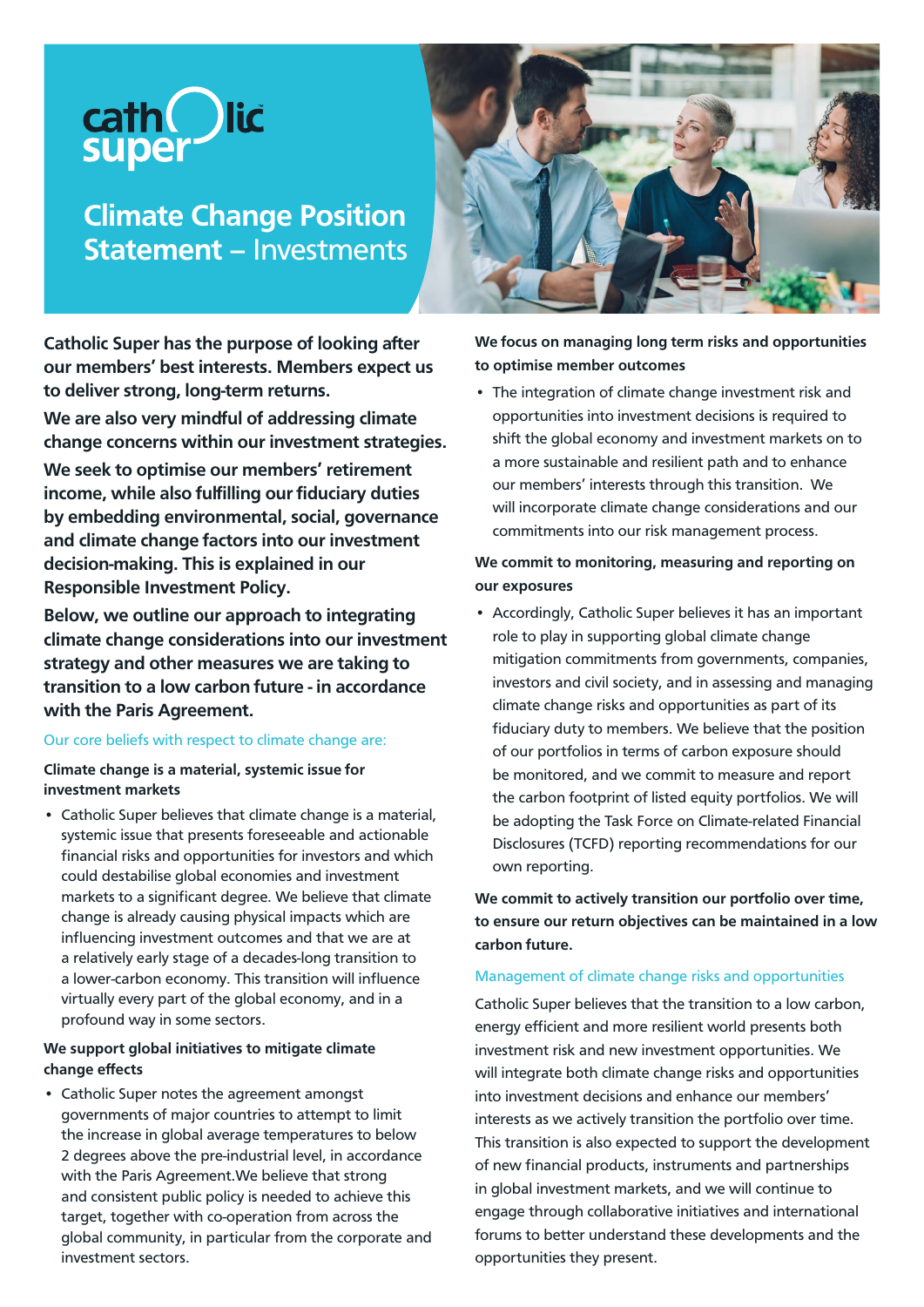Climate related risks are typically categorised as;

- transition risks (arising from the transition to a low carbon economy such as increased costs to meet new policy or regulatory changes),
- physical risks (arising from damage caused by changing climate conditions or increased extreme weather events), or
- liability risks (arising when organisations face the potential for increases in disputes for not considering the impacts of climate change).

The risks arising from physical impacts will need to be assessed and managed, as they could directly affect the value of some of the Fund's assets, such as property and infrastructure, as well as the operations of companies in certain sectors.

Catholic Super believes that as a result of climate change mitigation efforts, some assets could become 'stranded' (or may have already become so). That is, the asset may become obsolete due to new technology or due to policy or regulation reducing or limiting its usage, resulting in significant reductions in the asset's value. The risk of stranded assets needs to be assessed and managed. The rapid pace of technological change and innovation means that stranded asset risk applies even to some assets that were originally seen as part of the solution, such as some forms of renewable energy generation.

Climate related opportunities occur as solutions are sought to mitigate the effects of and adaptation to, climate change. Investment flows into low carbon, energy efficient, and climate resilient opportunities will support the development of new financial products, instruments and partnerships in the global investment markets, including partnerships between public and private sector investors across developed and developing economies.

## Stewardship – our approach to making responsible decisions

At Catholic Super we believe that staying across environmental, social and governance risks– is the right thing to do on many fronts. We do this by assessing, understanding and reporting on the investment implications of climate change. We call this our stewardship role. This is implemented through our actions of **engagement, collaboration, share voting and measuring and reporting,** as we explain further.

#### Engagement

Catholic Super engages directly with policy makers, fund managers (the professionals that manage our members' money) and the companies that they invest in on material climate change matters. By advocating for outcomes that are in our members' best interests we can better adapt and transition, for example, to a low carbon future and better manage risk.

Our approach includes:

• Assessing how our fund managers identify, assess and incorporate climate change risks and opportunities in their investment analysis and continuously improve their capabilities and disclosure in this area.

- **Measure.** We will require our listed equity fund managers to measure and report the carbon emissions and intensity of their investment portfolios as the first step towards more comprehensive climate change reporting (including for example, TCFD reporting and scenario testing). Where relevant by asset class and type of investment, we will seek an appraisal of assets that are the most 'at risk' from the physical impacts of climate change.
- **Integrate.** We will evaluate how our listed equity and property fund managers integrate carbon exposure as part of the investment decision-making process. We will utilise industry tools to support this process. We will continue with this evaluation process and extend it to all asset classes and expand this over time to also consider adaptation risks for those assets most at risk.
- **Mandate design.** We will communicate this climate change investment position statement to our fund managers and will require that they invest in a manner that is consistent with this position. We will consider this climate change investment position statement when appointing new investment managers, including the climate impact (adaptation) risk and the fund manager's ability to measure and report emissions as well as adhere to this statement.
- **Replace fund managers.** We recognise that fund managers have a variety of ways to add value and that the extent to which climate change risks and opportunities are relevant to their particular investment process and mandate will vary significantly. Nevertheless, we will consider replacing existing fund managers where there are concerns about, inter alia, how carbon exposure and climate impact (adaptation) risk are being managed over time and where the risks are considered to be too high to retain the mandate.
- Engaging with companies directly or collectively through investor networks and specialist engagement organisations to actively reduce and to better manage the carbon exposure and carbon intensity of their business operations in alignment with the transition to a low-carbon economy and requesting that they publicly disclose their approach to climate change risks and opportunities. For Australian equities, we are a member of the Australian Council of Superannuation Investors (ACSI), which provides independent research and advice to assist its members to manage ESG investment risk. This includes engagement on Australian listed companies and proxy voting advice. For International equities, external fund managers engage with international companies on ESG issues. For assets owned directly, we engage with management, including of assets via our board representatives.
- We believe that immediate divestment from fossil fuel assets is not the most effective way to bring about the transition to a low carbon economy for two main reasons. Firstly, investors can have more influence over companies and their behaviour if they stay invested; once an investor sells a company they lose influence. Secondly, fossil fuels will retain an important share of global energy markets at